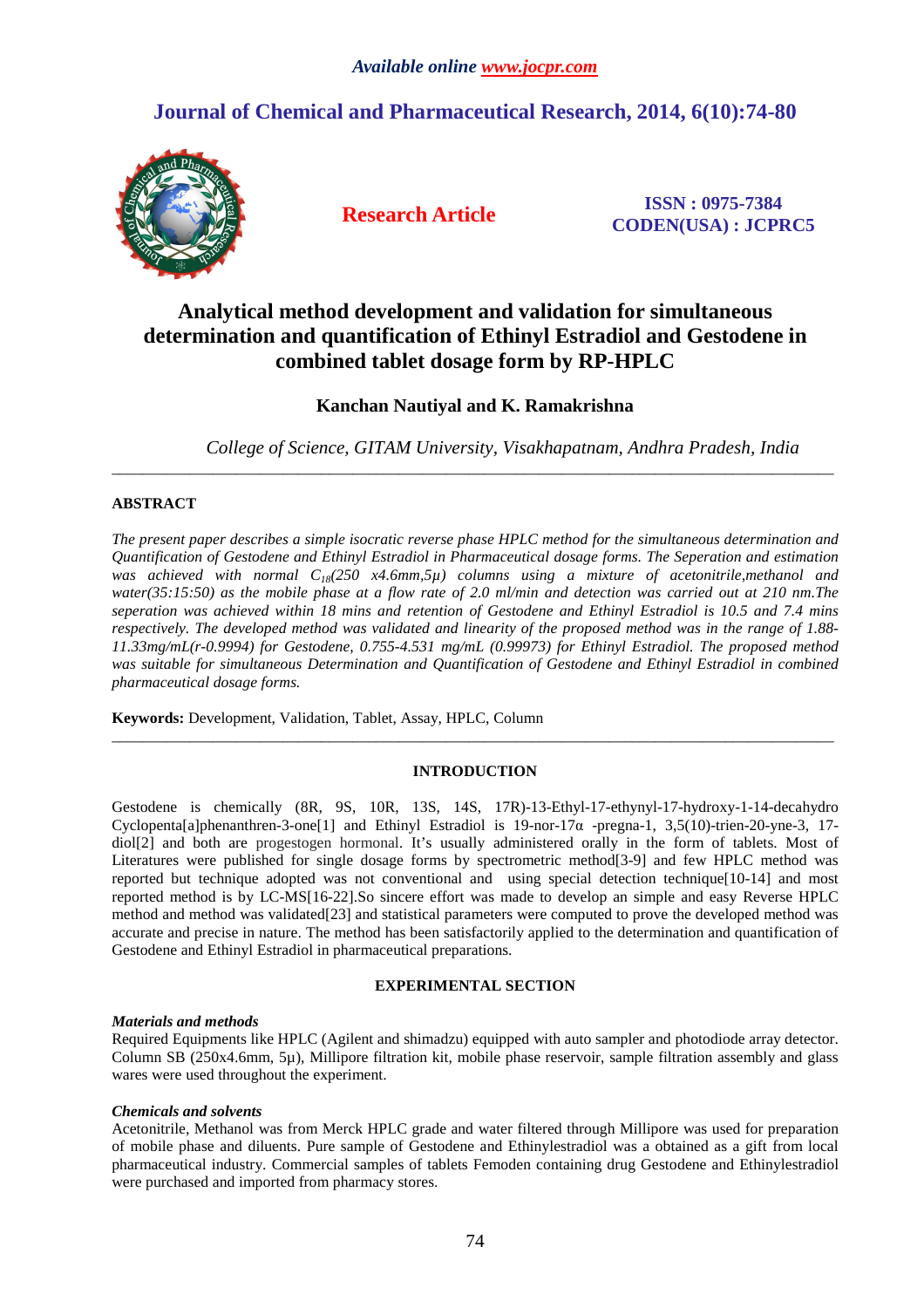# *Chromatographic parameters*

Equipment: HPLC with PDA detector Column: SB  $C_{18}$  (250x4.6, 5µ) Flow rate: 2.0 ml/min Wavelength: 210 nm Injection Volume: 100 µL Column Temperature: 30°C Run time: 18 mins Auto sampler Temp: 10°C

# *Preparation of Mobile phase*

Prepared a homogeneous mixture of 350 ml of Acetonitrile (35%), 150 ml of methanol (15%) and 500ml (50%) of Milli Q water and degas in ultrasonic water bath for 5 mins and filtered through 0.45 u filter under vacuum filtration

*\_\_\_\_\_\_\_\_\_\_\_\_\_\_\_\_\_\_\_\_\_\_\_\_\_\_\_\_\_\_\_\_\_\_\_\_\_\_\_\_\_\_\_\_\_\_\_\_\_\_\_\_\_\_\_\_\_\_\_\_\_\_\_\_\_\_\_\_\_\_\_\_\_\_\_\_\_\_*

# **Diluent:**

Mixed and degassed Milli Q water and acetonitrile in the ratio of 50:50

# *Preparation of solutions*

# *Stock Solutions***:**

Accurately weighed and transferred 47 mg of Gestodene working standard into 50 ml of volumetric flask. Dissolved and diluted to volume with methanol, then diluted 4 ml of above solution to 50 ml with diluent. Weighed about 50 mg of Ethinyl estradiol working standard into 100 ml volumetric flask and dissolved, diluted to volume with methanol, then diluted 3 ml of above solution to 50 ml with diluent.

## *Standard solution*:

Pipetted out 5 ml of Gestodene stock solution and 5 ml of Ethinyl estradiol stock solution to 50 ml with diluent.

# *Preparation of Test solution***:**

Accurately weighed 20 tablets and transferred into a 200 ml volumetric flask. Added 10 ml water and sonicated to disintegrate and then added another130 ml of diluent and sonicated for 20 minutes and made up to volume. Filtered the sample through 0.2µ membrane, discarded first few ml of sample and remaining used for analysis.

# **Method Validation**

The proposed method was validated as per ICH guidelines. The preparations were adopted as mentioned in experiment section.

#### *System suitability*

System suitability was performed by injecting standard preparation, and measured the system suitability parameters like theoretical plates, tailing factor and % RSD were evaluated and all the results are well within the criteria and results obtained compiled in *Table-1* and representative chromatogram in *Figure-1,2&3.* 



#### **Figure 1: Typical Chromatogram of Blank preparation**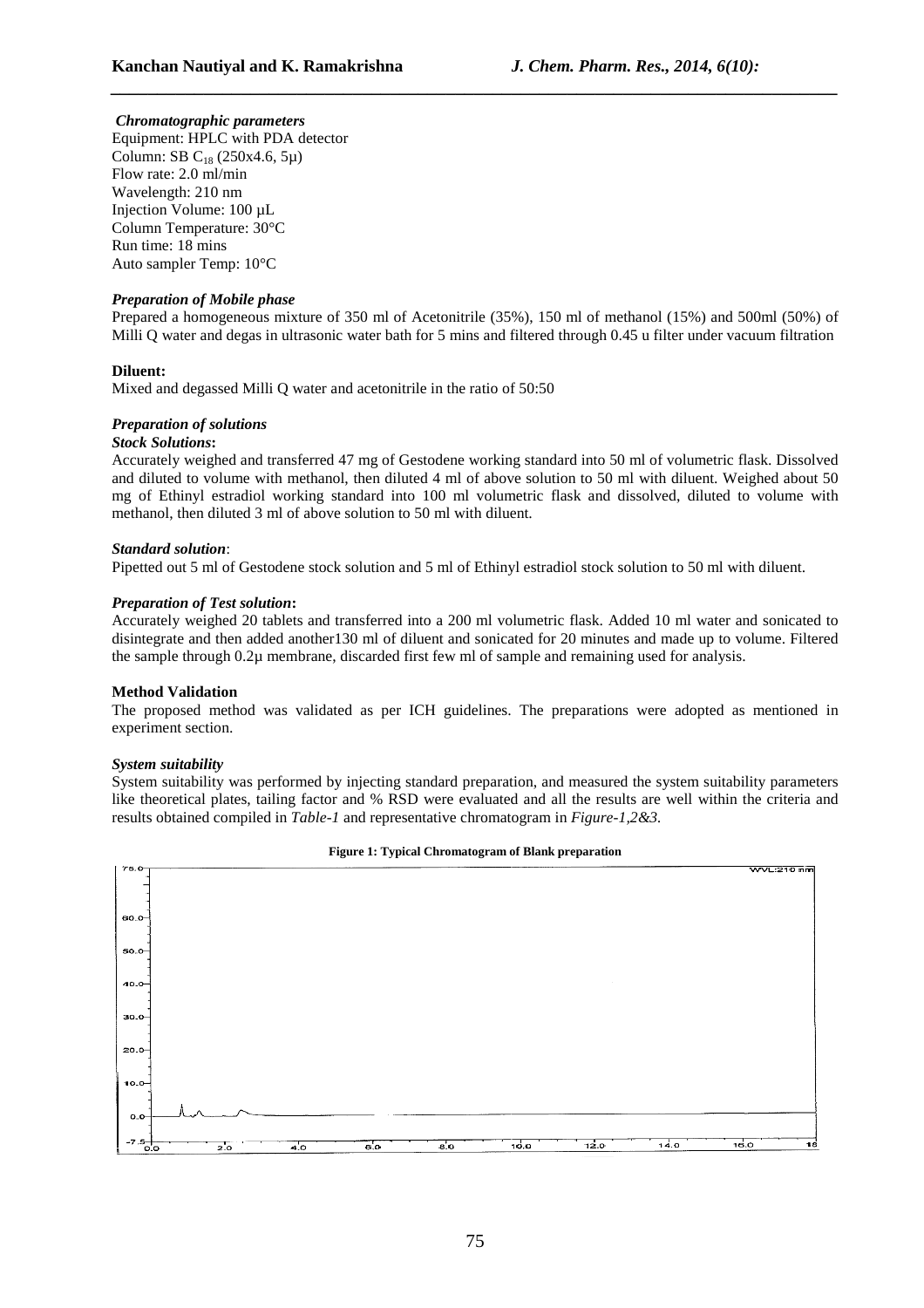

**Figure 2:Typical chromatogram of standard solution (Gestodene and Ethinyl Estradiol)** 

*\_\_\_\_\_\_\_\_\_\_\_\_\_\_\_\_\_\_\_\_\_\_\_\_\_\_\_\_\_\_\_\_\_\_\_\_\_\_\_\_\_\_\_\_\_\_\_\_\_\_\_\_\_\_\_\_\_\_\_\_\_\_\_\_\_\_\_\_\_\_\_\_\_\_\_\_\_\_*





**Table 1: Results of System Suitability Stud***y* 

| <b>Parameters</b>         | Limits          | Gestodene | <b>Ethinyl Estradiol</b> |
|---------------------------|-----------------|-----------|--------------------------|
| <b>Theoretical Plates</b> | <b>NLT 2000</b> | 11000     | 9100                     |
| Tailing factor            | <b>NMT 2.0%</b> | 0.98      |                          |
| %RSD                      | <b>NMT 2.0%</b> | 0.54      | 0.70                     |

#### *Precision*

#### *System Precision:*

System precision was performed by injecting standard solutions in six replicates, the area response and % RSD were calculated and results were compiled in *Table-2*.

# *Method precision:*

This experiment was performed by injecting six sample preparations and percentage assay label claim was calculated and % RSD were calculated and results were compiled in *Table-2* and Figure-4, which indicates the developed method were precise.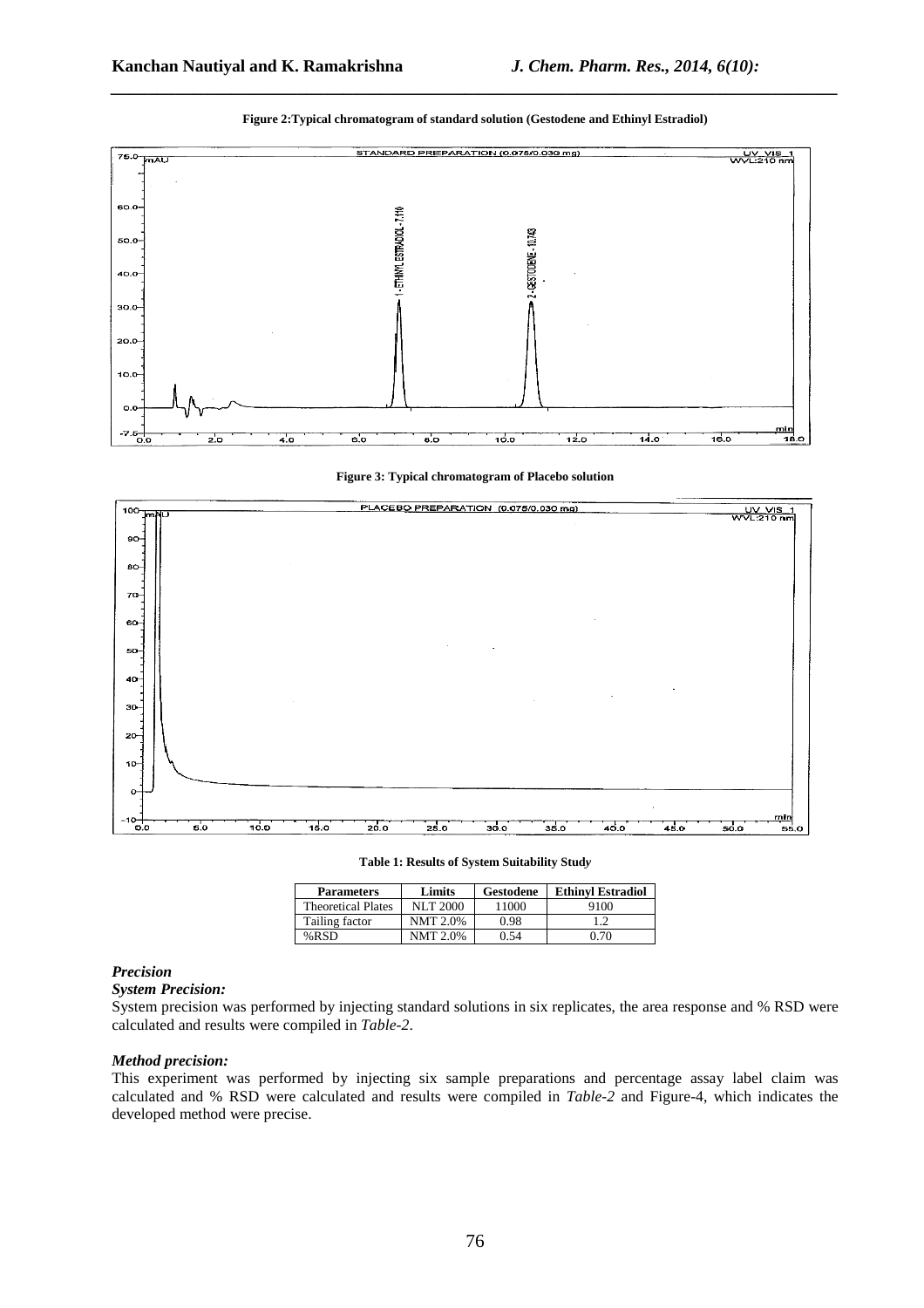# *Intermediate Precision (Ruggedness):*

This experiment was performed by injecting six sample preparations by Different analyst using different instrument and different column on different day and percentage assay of label claim was calculated along with %RSD and results were compiled in Table-2 and value indicates the precision of method.

*\_\_\_\_\_\_\_\_\_\_\_\_\_\_\_\_\_\_\_\_\_\_\_\_\_\_\_\_\_\_\_\_\_\_\_\_\_\_\_\_\_\_\_\_\_\_\_\_\_\_\_\_\_\_\_\_\_\_\_\_\_\_\_\_\_\_\_\_\_\_\_\_\_\_\_\_\_\_*

|  | Table 2: Results and values of System, Method and Intermediate Precision |
|--|--------------------------------------------------------------------------|
|  |                                                                          |

|                |                  | Gestodene | Ethinyl Estradiol | % Assay(Gestodene)     |           | % Assay (Ethinyl Estradiol) |      |
|----------------|------------------|-----------|-------------------|------------------------|-----------|-----------------------------|------|
| Limits<br>S.No | System precision |           | Method            | Intermediate precision | Method    | Intermediate                |      |
|                |                  |           | Precision         |                        | Precision | Precision                   |      |
|                | %RSD-NMT 2.0%    | 468.666   | 386.352           | 97.0                   | 97.6      | 96.3                        | 98.1 |
| 2              |                  | 472.327   | 391.516           | 96.5                   | 97.2      | 95.6                        | 97.7 |
| 3              |                  | 473.649   | 392.743           | 97.3                   | 97.7      | 96.2                        | 98.4 |
| 4              |                  | 473.084   | 393.336           | 97.0                   | 97.5      | 95.9                        | 98.0 |
|                |                  | 473.320   | 392.974           | 98.7                   | 97.4      | 98.0                        | 97.9 |
| 6              |                  | 470.524   | 390.514           | 96.9                   | 97.4      | 96.4                        | 98.4 |
| Mean           |                  | 471.928   | 391.239           | 97.2                   | 97.5      | 96.4                        | 98.1 |
| %RSD           |                  | 0.41      | 0.67              | 0.79                   | 0.18      | 0.87                        | 0.28 |

#### **Figure 4: Typical Chromatogram of Precision study**



# *Linearity*

Linearity study was performed by preparing standard solutions in the concentration range of 25% to 150% of working concentration. The area response was calculated and linearity graph derived and its slope, intercept and correlation coefficient was calculated and found well within the acceptance criteria of 0.995 which indicates the method was linear in nature and results were mentioned in *Table-3* and representative graphs and chromatograms were highlighted in *Figure-5,6 &7.*



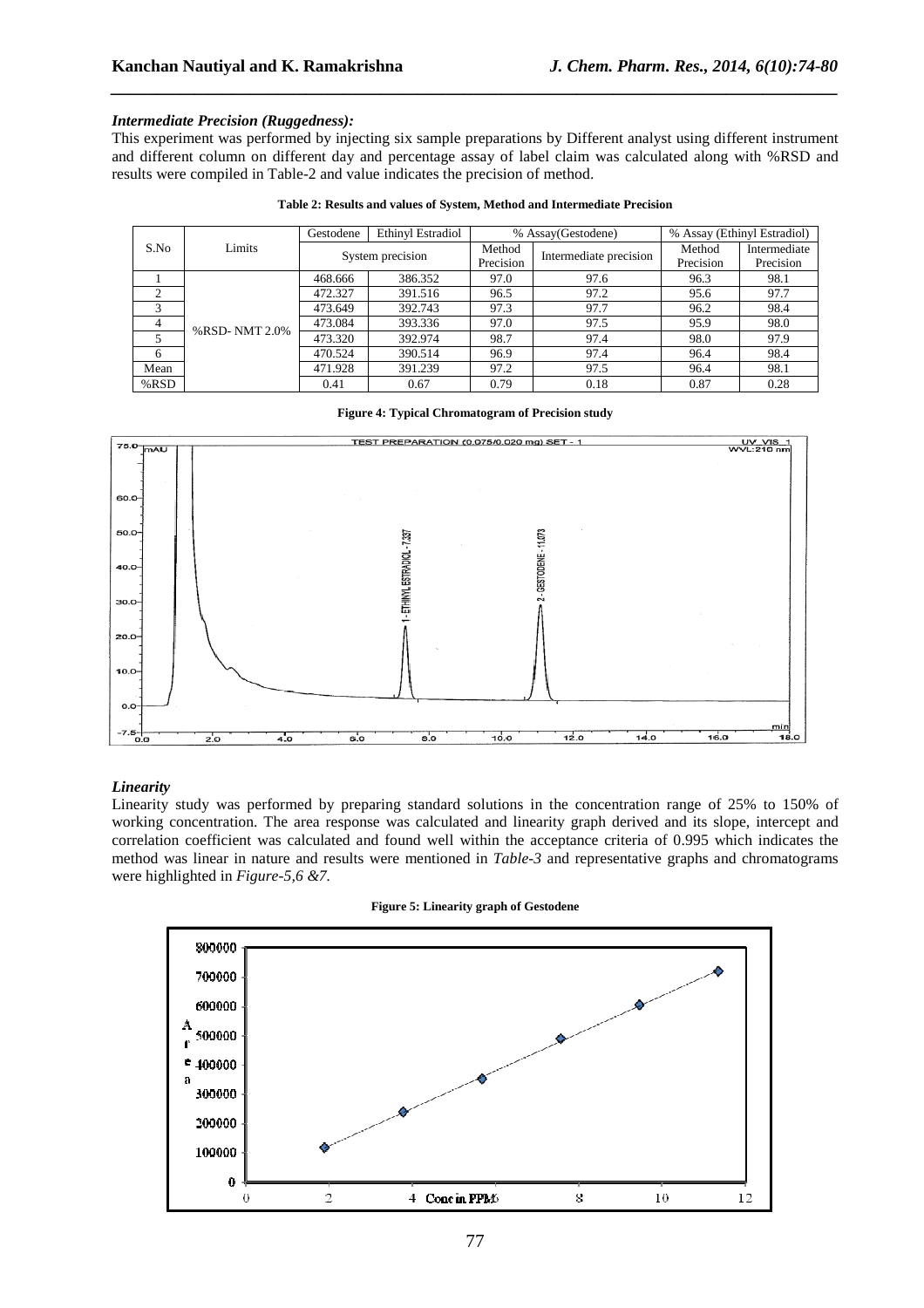|                         | Gestodene    | <b>Ethinyl Estradiol</b> |
|-------------------------|--------------|--------------------------|
| Concentration           | 1.88-11.33   | 0.755-4.531              |
| Slope                   | 64060.822    | 124214.495               |
| Intercept               | $-5123.6618$ | $-7716.2793$             |
| Corr .Coefficient       | 0.99948      | 0.99973                  |
| Residual Sum of squares | 96046087     | 84393792                 |

**Table 3: Results of Linearity and Range study** 

*\_\_\_\_\_\_\_\_\_\_\_\_\_\_\_\_\_\_\_\_\_\_\_\_\_\_\_\_\_\_\_\_\_\_\_\_\_\_\_\_\_\_\_\_\_\_\_\_\_\_\_\_\_\_\_\_\_\_\_\_\_\_\_\_\_\_\_\_\_\_\_\_\_\_\_\_\_\_*

| Figure 6: Linearity graph of Ethinyl estradiol |  |  |
|------------------------------------------------|--|--|
|------------------------------------------------|--|--|



### **Figure 7:Typical chromatogram of Linearity**



#### **Table 4: Results of Accuracy (Recovery study)**

|         | Gestodene         |                                  |            | <b>Ethinyl Estradiol</b> |                                  |            |
|---------|-------------------|----------------------------------|------------|--------------------------|----------------------------------|------------|
| % Level | Amount added(ppm) | <b>Amount Recovered</b><br>(ppm) | % Recovery | Amount added(ppm)        | <b>Amount Recovered</b><br>(ppm) | % Recovery |
|         | 3.7689            | 3.7258                           | 98.9       | 1.5015                   | 1.4900                           | 99.2       |
| 50      | 3.7689            | 3.7048                           | 98.3       | 1.5015                   | 1.4824                           | 98.7       |
|         | 3.7689            | 3.7162                           | 98.6       | 1.5015                   | 1.4841                           | 98.8       |
|         | % Mean Recovery   |                                  | 98.6       |                          | % Mean Recovery                  |            |
|         | $%$ RSD           |                                  | 0.30       | $%$ RSD                  |                                  | 0.27       |
|         | 7.5377            | 7.4797                           | 99.2       | 3.0030                   | 2.9678                           | 98.8       |
|         | 7.5377            | 7.4742                           | 99.2       | 3.0030                   | 2.9599                           | 98.6       |
| 100     | 7.5377            | 7.4186                           | 98.4       | 3.0030                   | 2.9444                           | 98.0       |
|         | % Mean Recovery   |                                  | 98.9       | % Mean Recovery          |                                  | 98.5       |
|         | $%$ RSD           |                                  | 0.47       | $%$ RSD                  |                                  | 0.42       |
| 150     | 11.3066           | 11.2932                          | 99.9       | 4.5045                   | 4.4438                           | 98.7       |
|         | 11.3066           | 11.2413                          | 99.4       | 4.5045                   | 4.4300                           | 98.3       |
|         | 11.3066           | 11.2336                          | 99.4       | 4.5045                   | 4.4272                           | 98.3       |
|         | % Mean Recovery   |                                  | 99.6       | % Mean Recovery          |                                  | 98.4       |
|         | $%$ RSD           |                                  | 0.29       | $%$ RSD                  |                                  | 0.23       |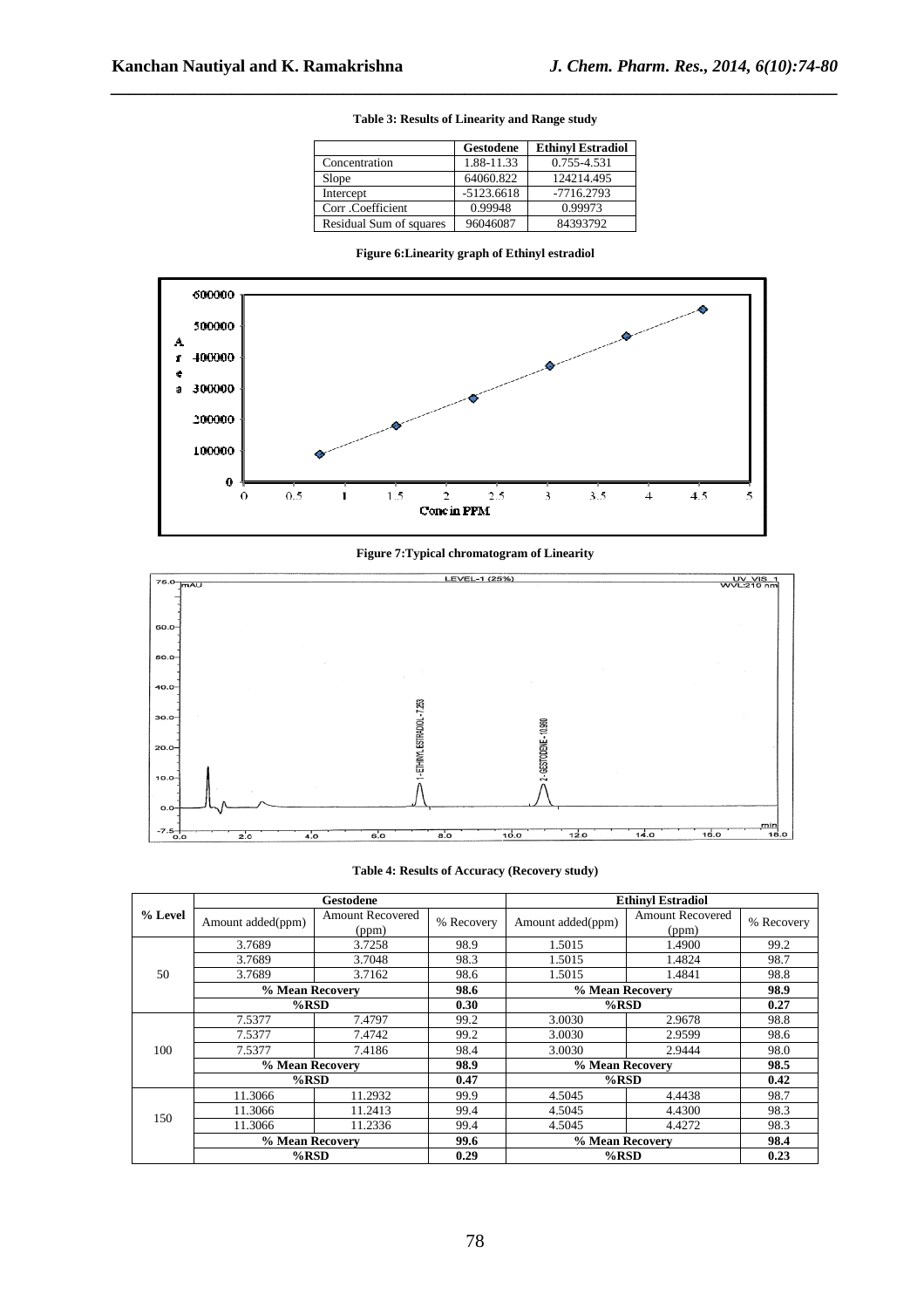# *Accuracy Study (Recovery Study)*

Recovery study was performed by spiking known concentration (50%-150%) with placebo of Gestodene and Ethinyl estradiol in triplicate preparations and recovery was calculated and well within the acceptance criteria of 95% to 105% and shows the method was accurate and precise. The results of recovery study were compiled in Table-4 and representative chromatogram in Figure-8*.* 

*\_\_\_\_\_\_\_\_\_\_\_\_\_\_\_\_\_\_\_\_\_\_\_\_\_\_\_\_\_\_\_\_\_\_\_\_\_\_\_\_\_\_\_\_\_\_\_\_\_\_\_\_\_\_\_\_\_\_\_\_\_\_\_\_\_\_\_\_\_\_\_\_\_\_\_\_\_\_*

#### **Figure 8: Chromatogram of Recovery (Gestodene and Ethinyl estradiol (100%level)**



# *Stability of Analytical solution*

Test and standard preparation was prepared and analysed initially and at various intervals which was stored at 10°C and % Area difference with respect to initial were monitored and found all were within the limit of  $\pm 2$  of area difference and solution stability was established up to 12 hours and concluded that analytical solution was stable up to 12 hrs.

#### *Robustness*

The Robustness was performed by deliberately changing the chromatographic condition and impact on system suitability parameters and assay values were monitored and results were recorded and found that the values were well within the acceptance criteria and proved the robustness of the analytical method against the deliberate changes.

## **RESULTS AND DISCUSSION**

The mobile phase consisting of mixture of Water: Methanol : Acetonitrile of definite ratio with isocratic elution, flow rate with 2ml/min was optimized for well Seperation of Gestodene and Ethinyl estradiol with shorter analysis time, UV absorption pattern shows the both the compound were absorbed appreciably at 210 nm, so wavelength was selected as a detection wavelength for analysis, to maintain the sharpness of eluent peaks ,the column temperature was maintained 30°C ,as analytical solution has stability variation on storage, so sampler temperature condition was kept as 10°C.The retention times for Ethinyl Estradiol and Gestodene were 7.0 min and 11.0 min respectively. The proposed method was successfully applied to identification and quantification of Ethinyl Estradiol and Gestodene in dosage forms.

The method validation was performed; specificity results were reflecting there was no interference of blank and its eluent peaks. Linearity and range for Ethinyl Estradiol and Gestodene was in the range of 0.75 – 4.53 ppm and 1.88 – 11.33 ppm respectively and correlation coefficient for both the eluent was 0.99973 and 0.99948 respectively. The precision study results was included as method precision which has results of 0.87 and 0.79% RSD for Ethinyl Estradiol and Gestodene respectively and intermediate precision result were 0.28 to 0.18% RSD were well within the acceptance criteria. The recovery of Ethinyl Estradiol and Gestodene was studied in spiking eluents in placebo on proposed method was studied and results were in the range 98.0-99.5% which indicates that the test method has acceptable level of accuracy and precision. The statistical results were compiled, proved that proposed method was specific, linear, accurate and precise in nature to quantify Ethinyl Estradiol and Gestodene in Drug dosage form.